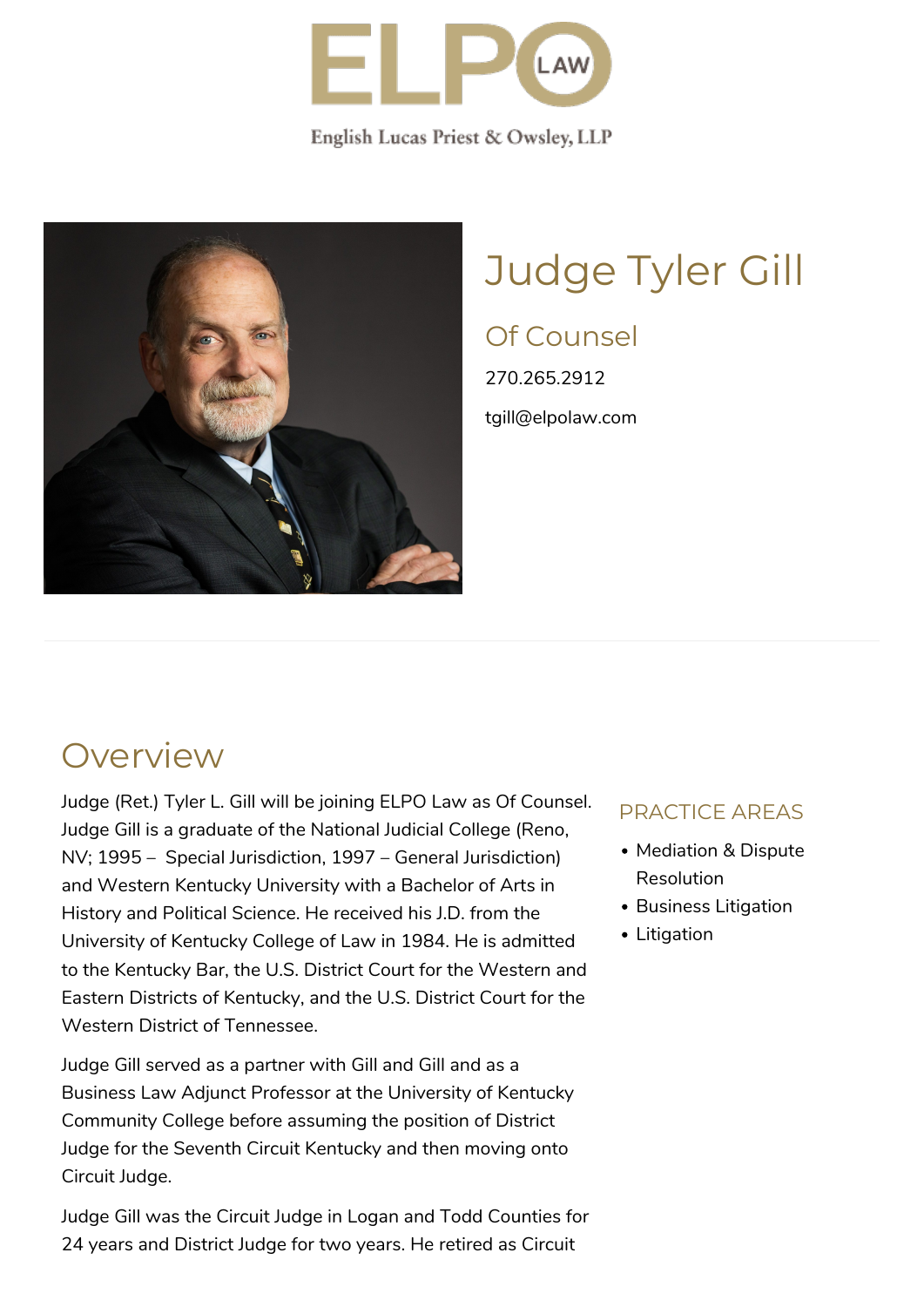Judge of the  $7<sup>th</sup>$  Circuit in July of 2019 and became "Of Counsel" with the Law Offices of Harold "Mac" Johns. He now participates in the AOC Retired Judges Program which permits him to be assigned as a judge where needed upon Order of the Chief Justice. In March 2021, he completed the Northern Kentucky University Alternative Dispute Resolution Center Course. He then received the Administrative Office of the Courts Certification and meets the Kentucky Court of Justice Mediation Guidelines as a General Civil Mediator. Additional mediation training allowed him to be certified to conduct Felony Mediation.

Judge Gill has been honored with the Henry V. Pennington Outstanding Trial Judge Award and the District Judges Association Golden Gavel Award for Outstanding Legal Writing. He is currently a member of the Kentucky Bar Association and the Logan-Todd County Bar Association, and a former member of the American Bar Association, the Kentucky Circuit Judges Association, and the Kentucky District Judges Association. Judge Gill initiated the first "Drug Court" long term drug treatment program in Logan and Todd Counties and presided during the construction of new Justice Centers in both Logan and Todd Counties.

He is actively involved with Rotary International serving as a Paul Harris Fellow, past President of the Elkton Rotary club, past Assistant Governor to Rotary District 671, and participated in Study Exchange programs with India and South Africa. He is the recipient of the Rotary Foundation District Service Award and the Presidential Citation Award for Distinguished Service to District 6710. Judge Gill currently holds a commercial pilot license with an instrument rating and formerly served on the Counseling Committee for the Pennyrile Rural Electric Cooperative.

### **Credentials**

#### Education

- National Judicial College, Reno, NV; 1995 -Special Jurisdiction, 1997 - General Jurisdiction
- [University of Kentucky College of Law,](http://www.law.uky.edu/) J.D., 1984
- [Western Kentucky University](http://www.wku.edu/), Bachelor of Arts in History and Political Science, 1980

#### Admission

- Kentucky, 1984
- U.S. District Court for the Western and Eastern Districts of Kentucky, 1984
- U.S. District Court for the Western District of Tennessee, 1984